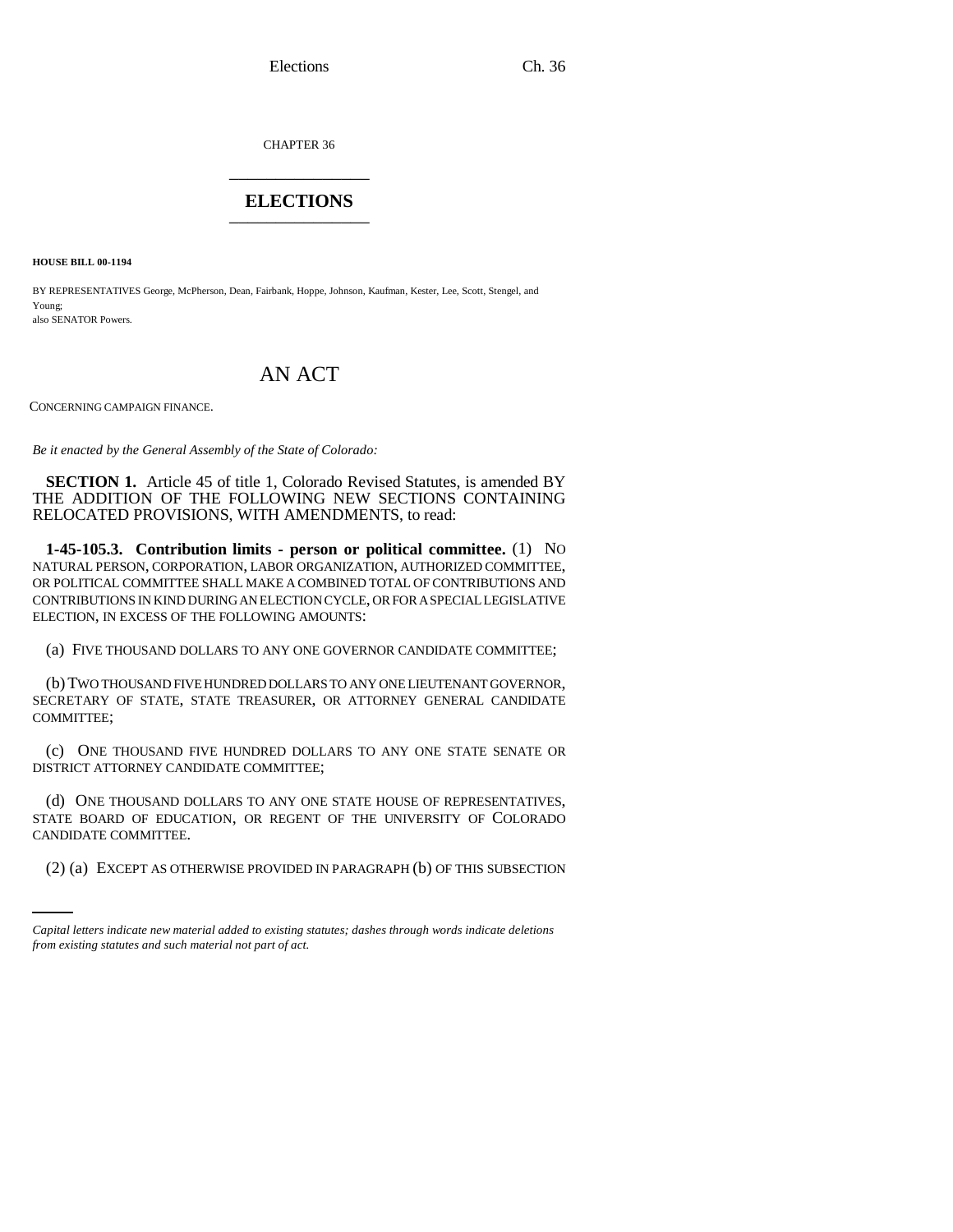(2), NO POLITICAL PARTY AT THE STATE, COUNTY, DISTRICT, OR LOCAL LEVEL SHALL ACCEPT A COMBINED TOTAL OF CONTRIBUTIONS AND CONTRIBUTIONS IN KIND FROM ANY PERSON, OTHER THAN A POLITICAL PARTY, IN EXCESS OF TWENTY-FIVE THOUSAND DOLLARS PER YEAR.

(b) NO POLITICAL PARTY AT THE STATE, COUNTY, DISTRICT, OR LOCAL LEVEL SHALL KNOWINGLY ACCEPT CONTRIBUTIONS FROM ANY NATURAL PERSON WHO IS NOT A CITIZEN OF THE UNITED STATES, FROM A FOREIGN GOVERNMENT, OR FROM ANY FOREIGN CORPORATION THAT DOES NOT HAVE AUTHORITY TO TRANSACT BUSINESS IN THIS STATE PURSUANT TO ARTICLE 115 OF TITLE 7, C.R.S.

(c) NO POLITICAL PARTY SHALL ACCEPT CONTRIBUTIONS THAT ARE INTENDED, OR IN ANY WAY DESIGNATED, TO BE PASSED THROUGH THE PARTY TO A SPECIFIC STATE CANDIDATE'S CANDIDATE COMMITTEE.

(3) (a) EXCEPT AS OTHERWISE PROVIDED IN PARAGRAPH (b) OF THIS SUBSECTION (3), NO POLITICAL COMMITTEE SHALL ACCEPT A COMBINED TOTAL OF CONTRIBUTIONS AND CONTRIBUTIONS IN KIND FROM ANY PERSON IN EXCESS OF TWENTY-FIVE THOUSAND DOLLARS PER YEAR.

(b) NO POLITICAL COMMITTEE SHALL KNOWINGLY ACCEPT CONTRIBUTIONS FROM ANY NATURAL PERSON WHO IS NOT A CITIZEN OF THE UNITED STATES, FROM A FOREIGN GOVERNMENT, OR FROM ANY FOREIGN CORPORATION THAT DOES NOT HAVE AUTHORITY TO TRANSACT BUSINESS IN THIS STATE PURSUANT TO ARTICLE 115 OF TITLE 7, C.R.S.

(4) (a) NO CANDIDATE COMMITTEE SHALL MAKE A CONTRIBUTION OR CONTRIBUTION IN KIND TO OR ACCEPT A CONTRIBUTION OR CONTRIBUTION IN KIND FROM A CANDIDATE COMMITTEE OF ANOTHER CANDIDATE.

(b) EXCEPT AS PROVIDED IN PARAGRAPH (c) OF THIS SUBSECTION (4), NO CANDIDATE COMMITTEE SHALL ACCEPT A COMBINED TOTAL OF CONTRIBUTIONS AND CONTRIBUTIONS IN KIND IN EXCESS OF TWENTY-FIVE THOUSAND DOLLARS DURING SUCH CANDIDATE COMMITTEE'S ELECTION CYCLE FROM A CANDIDATE COMMITTEE OF THE SAME CANDIDATE THAT WAS ESTABLISHED FOR A DIFFERENT PUBLIC OFFICE.

(c) NO CANDIDATE COMMITTEE FOR A STATE CANDIDATE SHALL ACCEPT A CONTRIBUTION OR CONTRIBUTION IN KIND FROM A CANDIDATE COMMITTEE OF THE SAME CANDIDATE THAT WAS ESTABLISHED FOR A PUBLIC OFFICE OTHER THAN A STATE OFFICE. AS USED IN THIS PARAGRAPH (c), "STATE OFFICE" MEANS ANY OFFICE DESCRIBED IN SECTION 1-45-103 (13).

(4.5) NO CANDIDATE COMMITTEE SHALL ACCEPT A CONTRIBUTION OR CONTRIBUTION IN KIND FROM AN AUTHORIZED COMMITTEE OF THE SAME CANDIDATE THAT WAS ESTABLISHED OR MAINTAINED FOR A FEDERAL ELECTION CAMPAIGN OR OFFICE.

(5) EACH LIMIT ON CONTRIBUTIONS TO CANDIDATE COMMITTEES DESCRIBED IN SUBSECTION (1) OF THIS SECTION SHALL BE INCREASED BY AN AMOUNT EQUAL TO TEN PERCENT, ROUNDED UP TO THE NEAREST FIFTY DOLLARS, OF SUCH LIMIT ON JANUARY 1, 2003, AND ON JANUARY 1 EVERY FOUR YEARS THEREAFTER. THE SECRETARY OF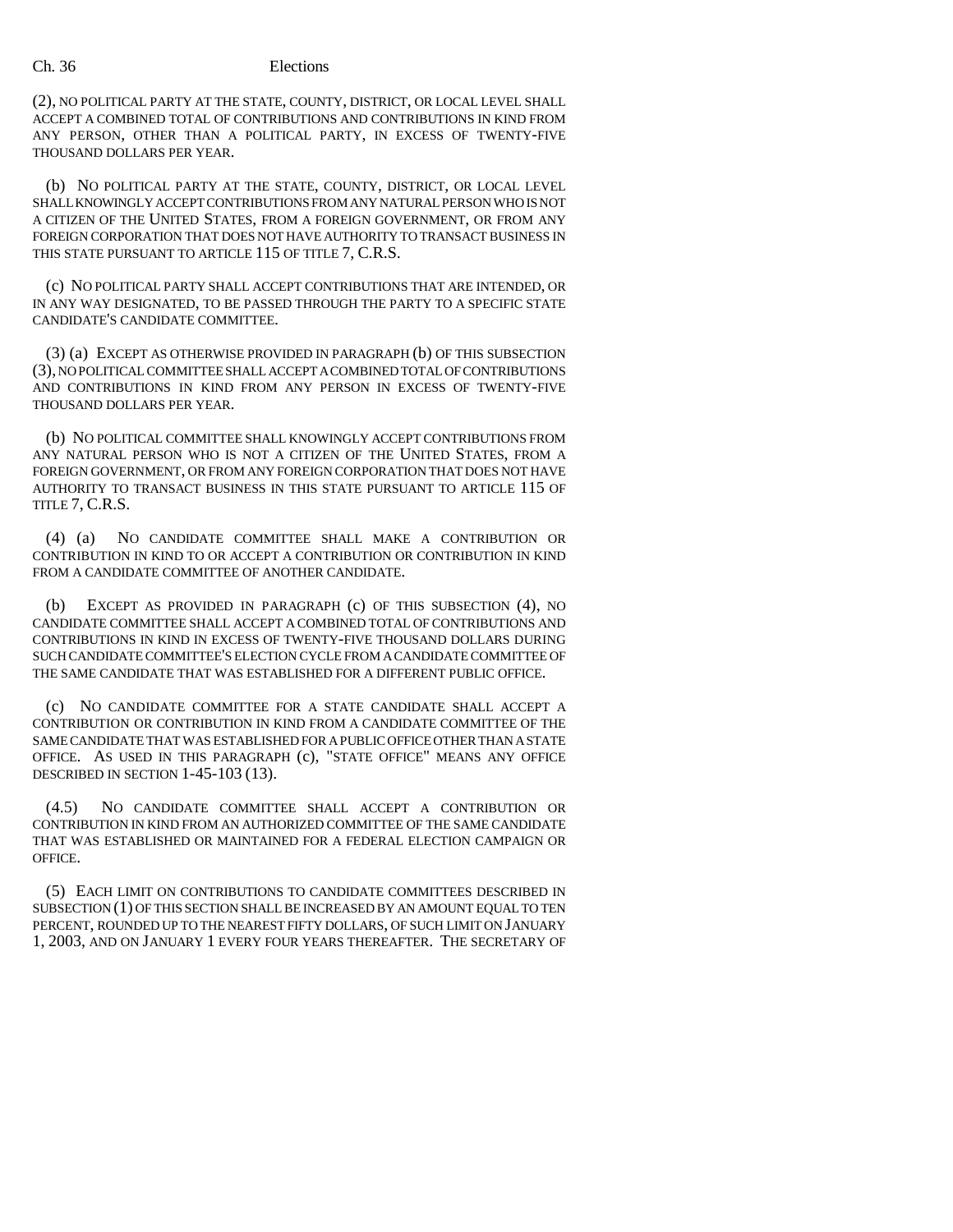STATE SHALL CALCULATE SUCH AN INCREASE IN EACH LIMIT AND SPECIFY THE LIMITS IN RULES PROMULGATED IN ACCORDANCE WITH ARTICLE 4 OF TITLE 24, C.R.S.

(6) NO LATER THAN TEN BUSINESS DAYS AFTER RECEIVING A CONTRIBUTION IN EXCESS OF THE LIMITS SET FORTH IN THIS SECTION, THE CANDIDATE COMMITTEE THAT RECEIVED THE CONTRIBUTION SHALL REMIT THE EXCESS TO THE CONTRIBUTOR.

(7) **[Formerly 1-45-104 (9)]**  $\leftrightarrow$  Notwithstanding any other section of this article to the contrary, a state candidate's candidate committee may receive a loan from a financial institution organized under state or federal law if the loan bears the usual and customary interest rate, is made on a basis that assures repayment, is evidenced by a written instrument, and is subject to a due date or amortization schedule.

(8) **[Formerly 1-45-104 (10)]**  $\leftrightarrow$  All contributions received by a candidate committee, issue committee, political committee, or political party shall be deposited in a financial institution in a separate account whose title shall include the name of the committee or political party. All records pertaining to such accounts shall be maintained by the committee or political party for ninety days following any general election in which the committee or party received contributions unless a complaint is filed, in which case they shall be maintained until final disposition of the complaint and any consequent litigation. Such records shall be subject to inspection at any hearing held pursuant to this article.

(9) **[Formerly 1-45-104 (11)]**  $\leftrightarrow$  No candidate committee, political committee, issue committee, or political party shall accept a contribution, or make an expenditure, in currency or coin exceeding one hundred dollars.

(10) **[Formerly 1-45-104 (12)]**  $\left(\frac{12}{2}\right)$  No person shall make a contribution to a candidate committee, issue committee, political committee, or political party with the expectation that some or all of the amounts of such contribution will be reimbursed by another person. No person shall be reimbursed for a contribution made to any candidate committee, issue committee, political committee, or political party, nor shall any person make such reimbursement except as provided in subsection (9) SUBSECTION (7) of this section.

(11) **[Formerly 1-45-104 (14)]**  $(14)$  An undeclared candidate who is an elected and serving state officeholder that is subject to the provisions of this article may maintain a candidate committee during such person's term of office and accept contributions, subject to the contribution limits and the limits on aggregate totals of contributions that apply to such office, for the uses and purposes set forth in section 1-45-106.

**1-45-105.5. Contributions to members of general assembly and governor during consideration of legislation.** (1) **[Formerly 1-45-104 (13)**]  $\left(\frac{4}{3}\right)$  (a) No professional lobbyist, volunteer lobbyist, or principal of a professional lobbyist or volunteer lobbyist shall make or promise to make a contribution to, or solicit or promise to solicit a contribution for:

(I) A member of the general assembly or candidate for the general assembly, when the general assembly is in regular session;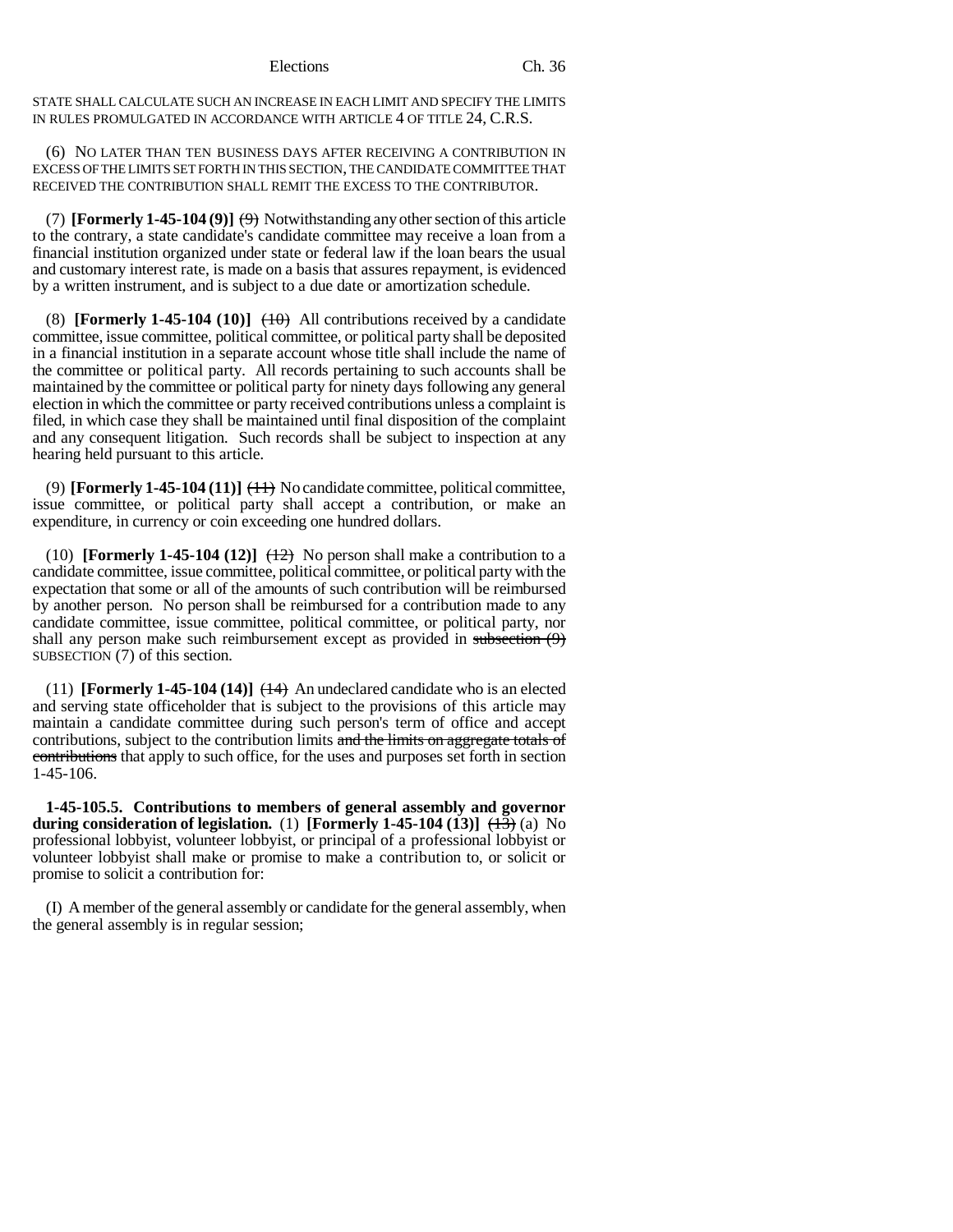(II) (A) The governor or a candidate for governor when the general assembly is in regular session or when any measure adopted by the general assembly in a regular session is pending before the governor for approval or disapproval; or

(B) The lieutenant governor, the secretary of state, the state treasurer, the attorney general, or a candidate for any of such offices when the general assembly is in regular session.

(b) As used in this subsection (1):

(I) "Principal" means any person that employs, retains, engages, or uses, with or without compensation, a professional or volunteer lobbyist. One does not become a principal, nor may one be considered a principal, merely by belonging to an organization or owning stock in a corporation which THAT employs a lobbyist.

(II) The terms "professional lobbyist" and "volunteer lobbyist" shall have the meanings ascribed to them in section 24-6-301, C.R.S.

(c) (I) Nothing contained in this subsection  $(13)$  SUBSECTION  $(1)$  shall be construed to prohibit lobbyists and their principals from raising money when the general assembly is in regular session or when regular session legislation is pending before the governor, except as specifically prohibited in paragraph (a) of this subsection  $(13)$ SUBSECTION (1).

(II) Nothing contained in this subsection  $(1,3)$  SUBSECTION (1) shall be construed to prohibit a lobbyist or principal of a lobbyist from participating in a fund-raising event of a political party when the general assembly is in regular session or when regular session legislation is pending before the governor, so long as the purpose of the event is not to raise money for specifically designated members of the general assembly, specifically designated candidates for the general assembly, the governor, or specifically designated candidates for governor.

(III) A payment by a lobbyist or a principal of a lobbyist to a political party to participate in such a fund-raising event shall be attributed to the aggregate contributions of the lobbyist or principal of a lobbyist to the political party for purposes of subsection (4) of this section and shall be reported as a contribution to the political party pursuant to section 1-45-108; except that, if the lobbyist or principal of a lobbyist receives a meal in return for a portion of the payment, only the amount of the payment in excess of the value of the meal shall be considered a contribution to the political party. The political party shall determine the value of the meal received for such payment, which shall approximate the actual value of the meal.

(IV) A gift of a meal described in subparagraph (III) of this paragraph (c) by a lobbyist or a principal of a lobbyist to an incumbent in or a candidate elected to any office described in paragraph (a) of this subsection  $(13)$  SUBSECTION  $(1)$  shall be reported as follows:

(A) The lobbyist shall report the value of the meal in the lobbyist disclosure statement filed pursuant to section 24-6-302, C.R.S.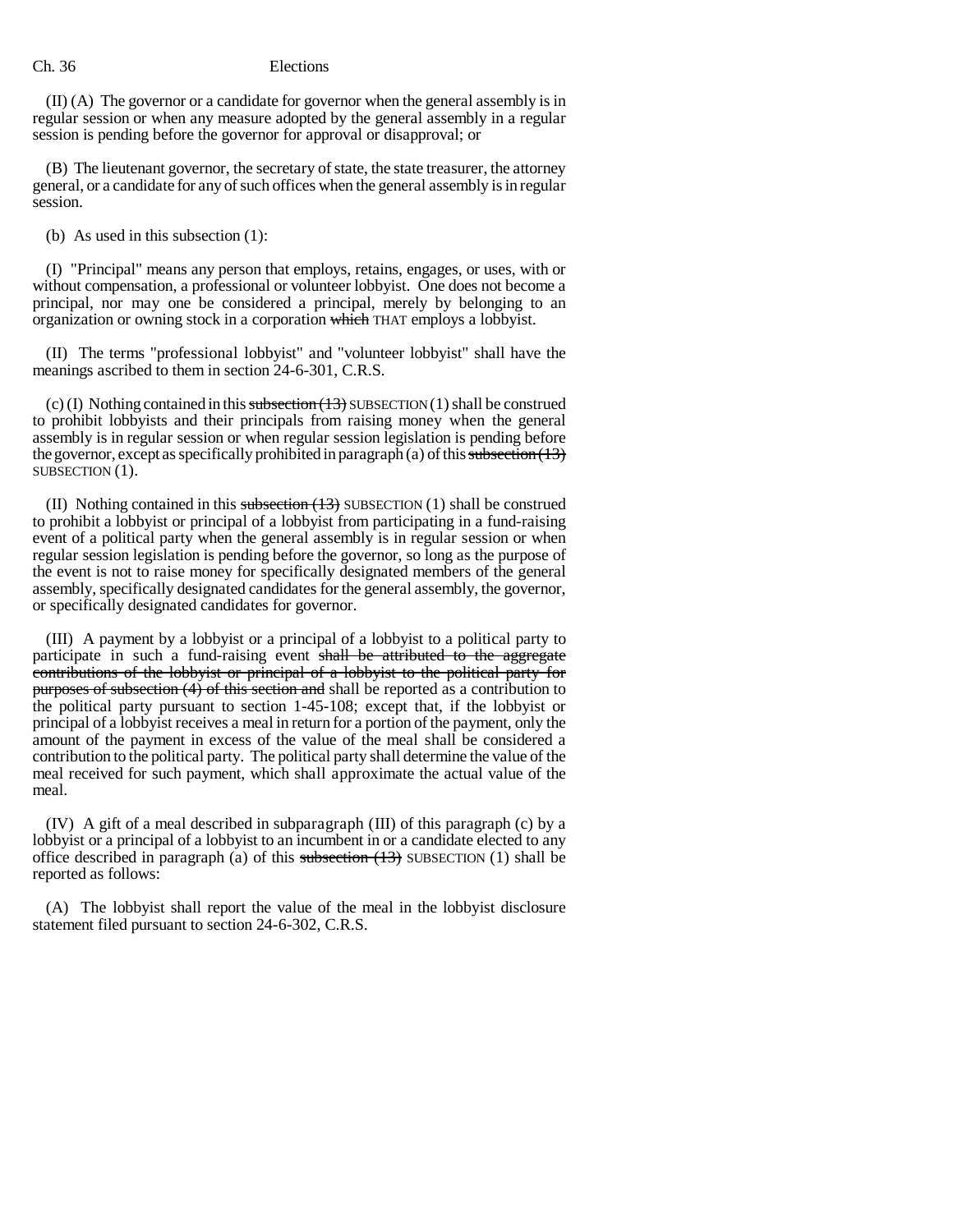(B) The incumbent or candidate shall report the value of the meal in the public official disclosure statement filed pursuant to section 24-6-203, C.R.S.

**SECTION 2.** 1-45-103 (4) (a) (III), (10) (b), and (12), Colorado Revised Statutes, are amended, and the said 1-45-103 is further amended BY THE ADDITION OF THE FOLLOWING NEW SUBSECTIONS, to read:

**1-45-103. Definitions.** As used in this article:

(1.3) "AUTHORIZED COMMITTEE" MEANS AN AUTHORIZED COMMITTEE AS DEFINED UNDER THE "FEDERAL ELECTION CAMPAIGN ACT OF 1971", 2U.S.C. SEC. 431 (6), AS AMENDED.

(4) (a) "Contribution" means:

(III) The fair market value of any gift or loan of property made to any candidate committee, issue committee, political committee, or political party;

(4.5) (a) "CONTRIBUTION IN KIND" MEANS THE FAIR MARKET VALUE OF A GIFT OR LOAN OF ANY ITEM OF REAL OR PERSONAL PROPERTY, OTHER THAN MONEY, MADE TO OR FOR ANY CANDIDATE COMMITTEE, ISSUE COMMITTEE, POLITICAL COMMITTEE, OR POLITICAL PARTY FOR THE PURPOSE OF INFLUENCING THE PASSAGE OR DEFEAT OF ANY ISSUE OR THE NOMINATION, RETENTION, ELECTION, OR DEFEAT OF ANY CANDIDATE. PERSONAL SERVICES ARE A CONTRIBUTION IN KIND BY THE PERSON PAYING COMPENSATION THEREFOR. IN DETERMINING THE VALUE TO BE PLACED ON CONTRIBUTIONS IN KIND, A REASONABLE ESTIMATE OF FAIR MARKET VALUE SHALL BE USED.

(b) "CONTRIBUTION IN KIND" DOES NOT INCLUDE AN ENDORSEMENT OF A CANDIDATE OR AN ISSUE BY ANY PERSON.

(c) "CONTRIBUTION IN KIND" DOES NOT INCLUDE THE PAYMENT OF COMPENSATION FOR LEGAL AND ACCOUNTING SERVICES RENDERED TO A CANDIDATE IF THE PERSON PAYING FOR THE SERVICES IS THE REGULAR EMPLOYER OF THE INDIVIDUAL RENDERING THE SERVICES AND THE SERVICES ARE SOLELY FOR THE PURPOSE OF ENSURING COMPLIANCE WITH THE PROVISIONS OF THIS ARTICLE.

(10) (b) For purposes of this article, the following are treated as a single political committee:

(I) All political committees established by a single corporation or its subsidiaries;

(II) All political committees established by a single labor organization unless the political committee is established by a local unit of the labor organization which has the authority to endorse candidates independently of the state and national units and if the local unit contributes only funds raised from its members;

(III) All political committees established by the same political party;

(IV) All political committees established by substantially the same group of persons.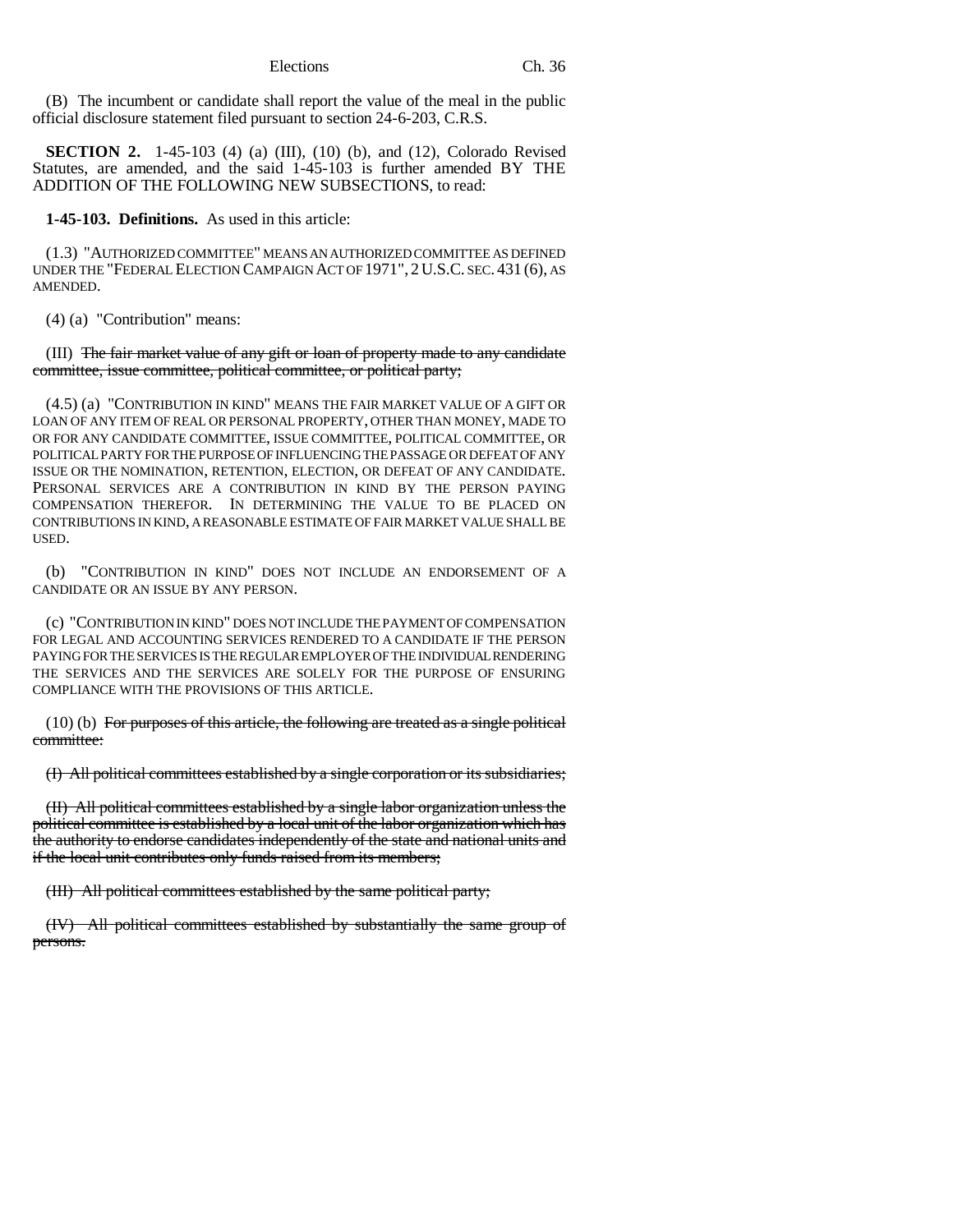(12) "Political party" means any group of registered electors who, by petition or assembly, nominate candidates for the official general election ballot. "Political party" includes affiliated party organizations at the state, county, and election district levels and all such affiliates are considered to be a single entity for purposes of this article. A POLITICAL PARTY AT THE STATE, COUNTY, DISTRICT, OR LOCAL LEVEL IS A SEPARATE POLITICAL PARTY FOR PURPOSES OF THIS ARTICLE.

**SECTION 3.** 1-45-103 (4) (a), Colorado Revised Statutes, is amended BY THE ADDITION OF A NEW SUBPARAGRAPH to read:

**1-45-103. Definitions.** As used in this article:

(4) (a) "Contribution" means:

(V) WITH REGARD TO A CONTRIBUTION FOR WHICH THE CONTRIBUTOR RECEIVES COMPENSATION OR CONSIDERATION OF LESS THAN EQUIVALENT VALUE TO SUCH CONTRIBUTION, INCLUDING, BUT NOT LIMITED TO, ITEMS OF PERISHABLE OR NONPERMANENT VALUE, GOODS, SUPPLIES, SERVICES, OR PARTICIPATION IN A CAMPAIGN-RELATED EVENT, AN AMOUNT EQUAL TO THE VALUE IN EXCESS OF SUCH COMPENSATION OR CONSIDERATION AS DETERMINED BY THE CANDIDATE COMMITTEE.

**SECTION 4.** 1-45-106 (1) (a) and (2), Colorado Revised Statutes, are amended to read:

**1-45-106. Unexpended campaign contributions.** (1) (a) (I) Unexpended campaign contributions to a candidate committee may be:

(A) Contributed to a political party; subject to the limitation set forth in section  $1 - 45 - 104$  (4)

(B) CONTRIBUTED TO A CANDIDATE COMMITTEE ESTABLISHED BY THE SAME CANDIDATE FOR A DIFFERENT PUBLIC OFFICE, SUBJECT TO THE LIMITATIONS SET FORTH IN SECTION 1-45-105.3 (4)(b) AND (c), IF THE CANDIDATE COMMITTEE MAKING SUCH A CONTRIBUTION IS AFFIRMATIVELY CLOSED BY THE CANDIDATE NO LATER THAN TEN DAYS AFTER THE DATE SUCH A CONTRIBUTION IS MADE;

(C) Donated to a charitable organization recognized by the internal revenue service;

(D) Returned to the contributors, or retained by the committee for use by the candidate in a subsequent campaign. pursuant to the restrictions set forth in subsection (2) of this section.

(II) In no event shall contributions to a candidate committee be used for personal purposes not reasonably related to supporting the election of the candidate.

(III) A CANDIDATE COMMITTEE FOR A FORMER OFFICEHOLDER OR A PERSON NOT ELECTED TO OFFICE SHALL EXPEND ALL OF THE UNEXPENDED CAMPAIGN CONTRIBUTIONS RETAINED BY SUCH CANDIDATE COMMITTEE, FOR THE PURPOSES SPECIFIED IN SUBSECTION (1) OF THIS SECTION, NO LATER THAN NINE YEARS FROM THE DATE SUCH OFFICEHOLDER'S TERM EXPIRED OR FROM THE DATE OF THE ELECTION AT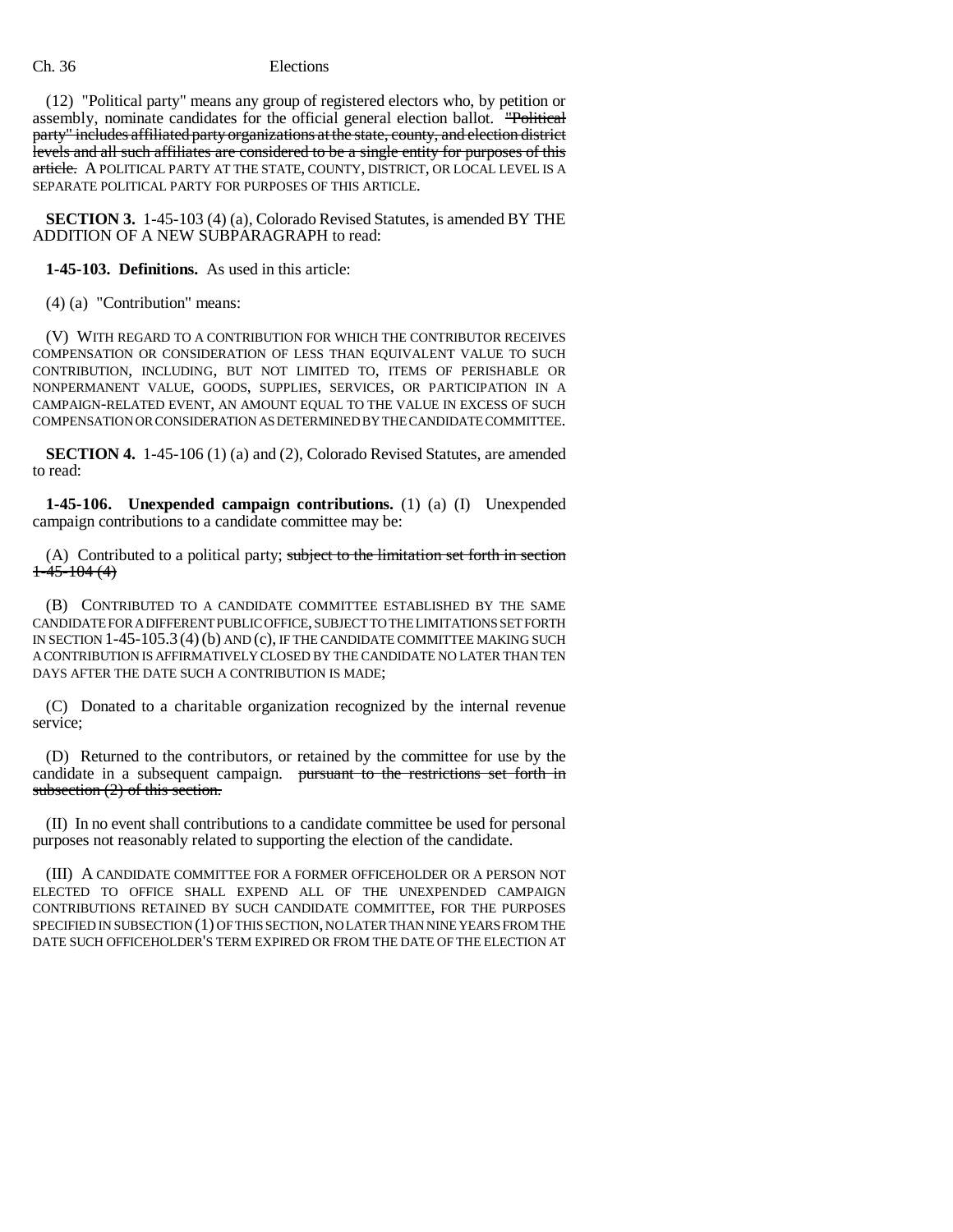WHICH SUCH PERSON WAS A CANDIDATE FOR OFFICE, WHICHEVER IS LATER.

(2) Any unexpended campaign contributions retained by a candidate committee for use in a subsequent election cycle shall be counted and reported as contributions from political committees in any subsequent election for purposes of section 1-45-104 (1) no matter how those contributions were originally classified.

**SECTION 5.** 1-45-108 (2) (a) and (2) (c), Colorado Revised Statutes, are amended, and the said 1-45-108 is further amended BY THE ADDITION OF THE FOLLOWING NEW SUBSECTIONS, to read:

**1-45-108. Disclosure.** (2) (a) (I) EXCEPT AS PROVIDED IN SUBSECTIONS (2.3) AND (2.5) OF THIS SECTION, such reports that are required to be filed with the secretary of state shall be filed:

(A) Quarterly in off-election years NO LATER THAN THE FIFTEENTH CALENDAR DAY FOLLOWING THE END OF THE APPLICABLE OUARTER:

(B) ON THE FIRST MONDAY IN JULY AND ON EACH MONDAY EVERY TWO WEEKS THEREAFTER BEFORE THE PRIMARY ELECTION IF REPORTS CAN BE FILED ELECTRONICALLY THROUGH A WEBSITE ON THE INTERNET WITH THE SECRETARY OF STATE BY JULY 1, 2000; EXCEPT THAT NOTHING IN THIS SUB-SUBPARAGRAPH (B) SHALL REQUIRE FILING BY SUCH MEANS;

(C) On the first day of each month beginning the sixth full month before the major election; and fourteen days before and EXCEPT THAT NO MONTHLY REPORT SHALL BE REQUIRED ON THE FIRST DAY OF THE MONTH IN WHICH THE MAJOR ELECTION IS HELD;

(D) ON THE FIRST MONDAY IN SEPTEMBER AND ON EACH MONDAY EVERY TWO WEEKS THEREAFTER BEFORE THE MAJOR ELECTION;

(E) Thirty days after the major election in election years; and

(F) Fourteen days before and thirty days after a special legislative election held in an off-election year.

(II) Such reports that are required to be filed with the county clerk and recorder or with the municipal clerk shall be filed on the twenty-first day and on the Friday before and thirty days after the primary election, where applicable, and the major election in election years and annually in off-election years on the first day of the month in which the anniversary of the major election occurs.

(c) All reports filed with the secretary of state pursuant to this subsection (2) shall be subject to the following: FOR THE REPORTING PERIODS ESTABLISHED PURSUANT TO RULES PROMULGATED BY THE SECRETARY OF STATE IN ACCORDANCE WITH ARTICLE 4 OF TITLE 24, C.R.S.

(I) The reporting period for a quarterly report shall close on the last day of the month and shall be filed no later than the fifteenth calendar day following the close of the reporting period.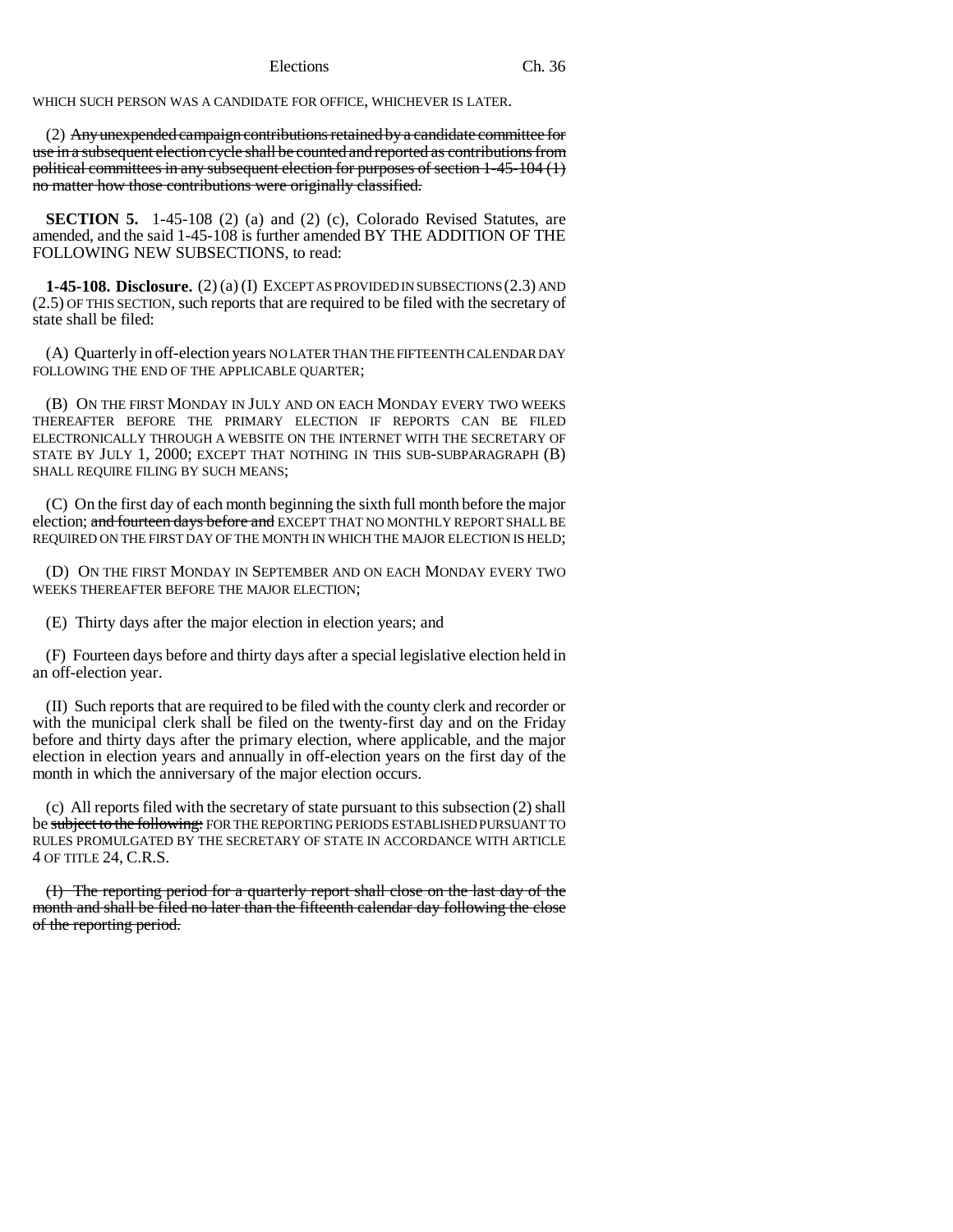(II) The reporting period for a monthly report shall close five calendar days prior to the last day of the month and shall be filed no later than the first calendar day of the following month.

(III) The reporting period for the report due fourteen calendar days prior to a major election shall close nineteen calendar days prior to the election, and the report shall be filed on the fourteenth calendar day prior to the election.

(IV) The reporting period for the report due thirty calendar days after a major election shall close on the last day of the calendar month in which the election was held and shall be filed no later than the thirtieth calendar day following the election.

(V) The reporting period for the report due fourteen calendar days prior to a special legislative election shall close nineteen calendar days prior to the special legislative election, and the report shall be filed on the fourteenth calendar day prior to the special legislative election.

(VI) The reporting period for the report due thirty calendar days after a special legislative election shall close twenty-five calendar days after the date on which such election was held, and the report shall be filed no later than the thirtieth calendar day following such election.

(2.3) A CANDIDATE COMMITTEE, POLITICAL COMMITTEE, ISSUE COMMITTEE, OR POLITICAL PARTY THAT UTILIZES THE ELECTRONIC FILING SYSTEM DESCRIBED IN SECTION 1-45-109 (6) TO FILE REPORTS WITH THE SECRETARY OF STATE SHALL HAVE TWO ADDITIONAL DAYS AFTER EACH DUE DATE PRESCRIBED IN PARAGRAPH (a) OF SUBSECTION (2) OF THIS SECTION IN WHICH TO FILE SUCH REPORTS.

(2.5) IN ADDITION TO ANY REPORT REQUIRED TO BE FILED WITH THE SECRETARY OF STATE UNDER THIS SECTION, ALL CANDIDATE COMMITTEES, POLITICAL COMMITTEES, ISSUE COMMITTEES, AND POLITICAL PARTIES SHALL FILE A REPORT WITH THE SECRETARY OF STATE OF ANY CONTRIBUTION OR CONTRIBUTION IN KIND OF ONE THOUSAND DOLLARS OR MORE AT ANY TIME WITHIN THIRTY DAYS PRECEDING THE DATE OF THE PRIMARY ELECTION OR GENERAL ELECTION. THIS REPORT SHALL BE FILED WITH THE SECRETARY OF STATE NO LATER THAN TWENTY-FOUR HOURS AFTER RECEIPT OF SAID CONTRIBUTION OR CONTRIBUTION IN KIND.

**SECTION 6.** 1-45-108 (2), Colorado Revised Statutes, is amended BY THE ADDITION OF A NEW PARAGRAPH to read:

**1-45-108. Disclosure.** (2) (d) A CANDIDATE COMMITTEE FOR A FORMER OFFICEHOLDER OR A PERSON NOT ELECTED TO OFFICE THAT HAS NO CHANGE IN THE BALANCE OF FUNDS MAINTAINED BY SUCH COMMITTEE, RECEIVES NO CONTRIBUTIONS, MAKES NO EXPENDITURES, AND ENTERS INTO NO OBLIGATIONS DURING A REPORTING PERIOD SHALL NOT BE REQUIRED TO FILE A REPORT UNDER THIS SECTION FOR SUCH PERIOD.

**SECTION 7.** 1-45-109 (4), (5), and (6), Colorado Revised Statutes, are amended to read:

**1-45-109. Filing - where to file - timeliness.** (4) (a) All reports required by this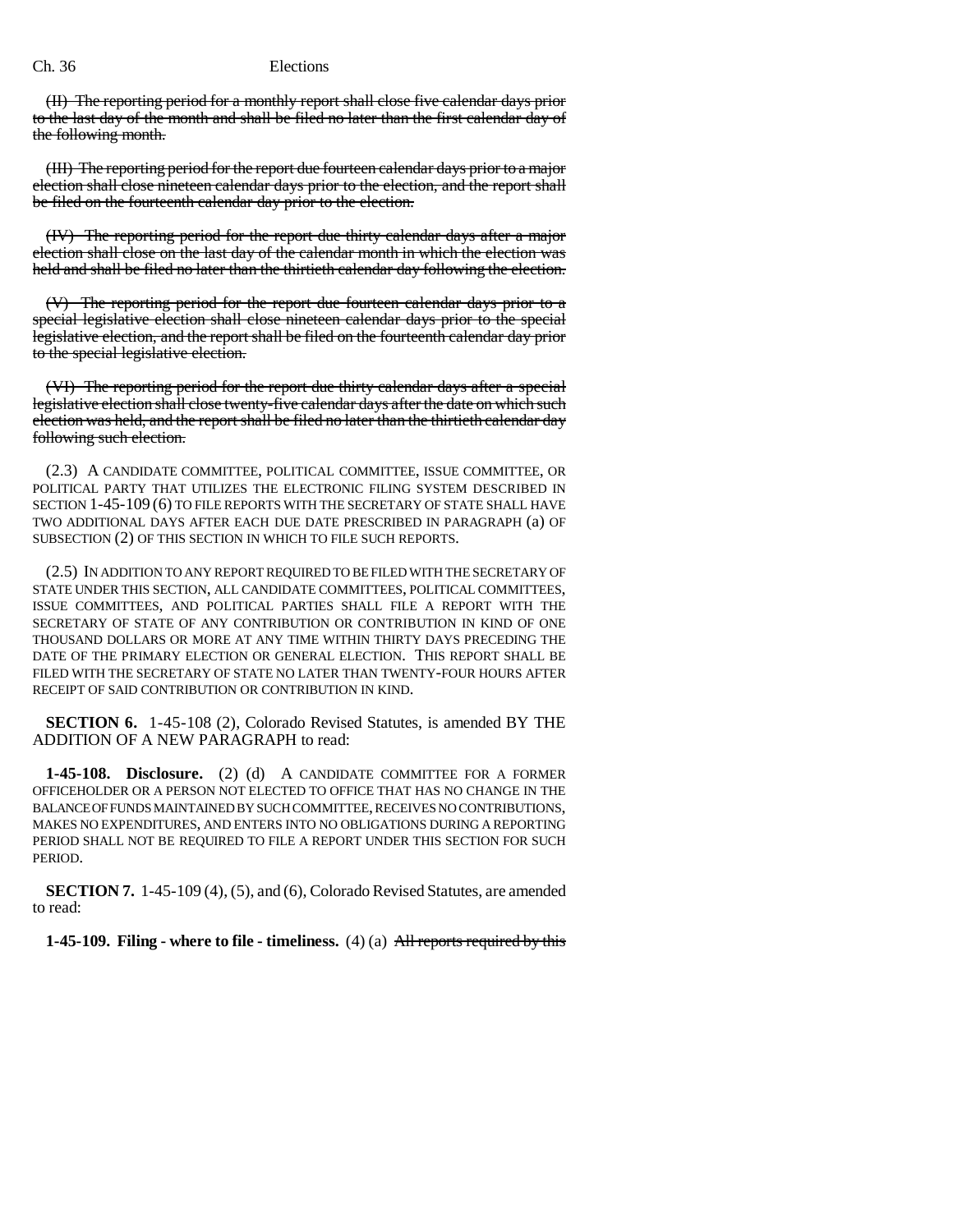article shall be filed in duplicate with the appropriate officer. These reports ALL REPORTS REQUIRED TO BE FILED BY THIS ARTICLE are public records and shall be open to inspection by the public during regular business hours. One A copy of the report shall be kept by the appropriate officer as a permanent record and the other A copy shall be made available immediately in a file for public inspection.

(b) Any report which THAT is deemed to be incomplete by the appropriate officer shall be accepted on a conditional basis and the committee or party treasurer shall be notified by certified mail return receipt requested, as to any deficiencies found. IF AN ELECTRONIC MAIL ADDRESS IS ON FILE WITH THE SECRETARY OF STATE, THE SECRETARY OF STATE MAY ALSO PROVIDE SUCH NOTIFICATION BY ELECTRONIC MAIL. The committee or party treasurer shall have five SEVEN business days from receipt of THE DATE OF MAILING such notice to file an addendum which THAT cures the deficiencies.

 $(5)$  (a) The secretary of state shall establish, operate, and maintain such computer services as are necessary to maintain a telecommunications network that allows electronic read-only access to persons who wish to review the reports filed with the secretary of state's office pursuant to this article. The rates to be charged and procedures for such access shall be determined by the secretary of state. The rates to be charged shall be set at a level which offsets the costs to the secretary of state A WEB SITE ON THE INTERNET, OR MODIFY, OPERATE, AND MAINTAIN AN EXISTING WEB SITE, SO AS TO ALLOW ANY PERSON WHO WISHES TO REVIEW REPORTS FILED WITH THE SECRETARY OF STATE'S OFFICE PURSUANT TO THIS ARTICLE ELECTRONIC READ-ONLY ACCESS TO SUCH REPORTS FREE OF CHARGE.

(b) ALL REPORTS REQUIRED TO BE FILED BY THIS ARTICLE THAT ARE ELECTRONICALLY FILED PURSUANT TO SUBSECTION (6) OF THIS SECTION SHALL BE MADE AVAILABLE ON SAID WEB SITE WITHIN FORTY-EIGHT HOURS AFTER FILING. IN ADDITION, THE WEB SITE SHALL ENABLE A USER TO PRODUCE SUMMARY REPORTS BASED ON SEARCH CRITERIA THAT SHALL INCLUDE, BUT NOT BE LIMITED TO THE REPORTING PERIOD, DATE, NAME OF THE PERSON MAKING A CONTRIBUTION OR EXPENDITURE, CANDIDATE, AND COMMITTEE. THE SECRETARY OF STATE MAY PROMULGATE RULES NECESSARY FOR THE IMPLEMENTATION OF THIS SUBSECTION (5). SUCH RULES SHALL BE PROMULGATED IN ACCORDANCE WITH ARTICLE 4 OF TITLE 24, C.R.S.

(6) (a) NO LATER THAN SEPTEMBER 1, 2000, OR AS NEAR TO SUCH DATE AS IS PRACTICABLE, the secretary of state shall establish, operate, and maintain a telecommunications network SYSTEM that enables electronic filing of the reports required by this article BY UTILIZING THE INTERNET. The secretary of state shall make computer software available to use the electronic filing system. The procedures RULES for use of the electronic filing system shall be determined PROMULGATED by the secretary of state IN ACCORDANCE WITH ARTICLE 4 OF TITLE 24, C.R.S.

(b) In addition to any other method of filing, any person may use the electronic filing system described in paragraph (a) of this subsection (6) in order to meet the filing requirements of this article.

**SECTION 8.** 1-45-111 (1) (b) and (2), Colorado Revised Statutes, are amended, and the said 1-45-111 (1) is further amended BY THE ADDITION OF A NEW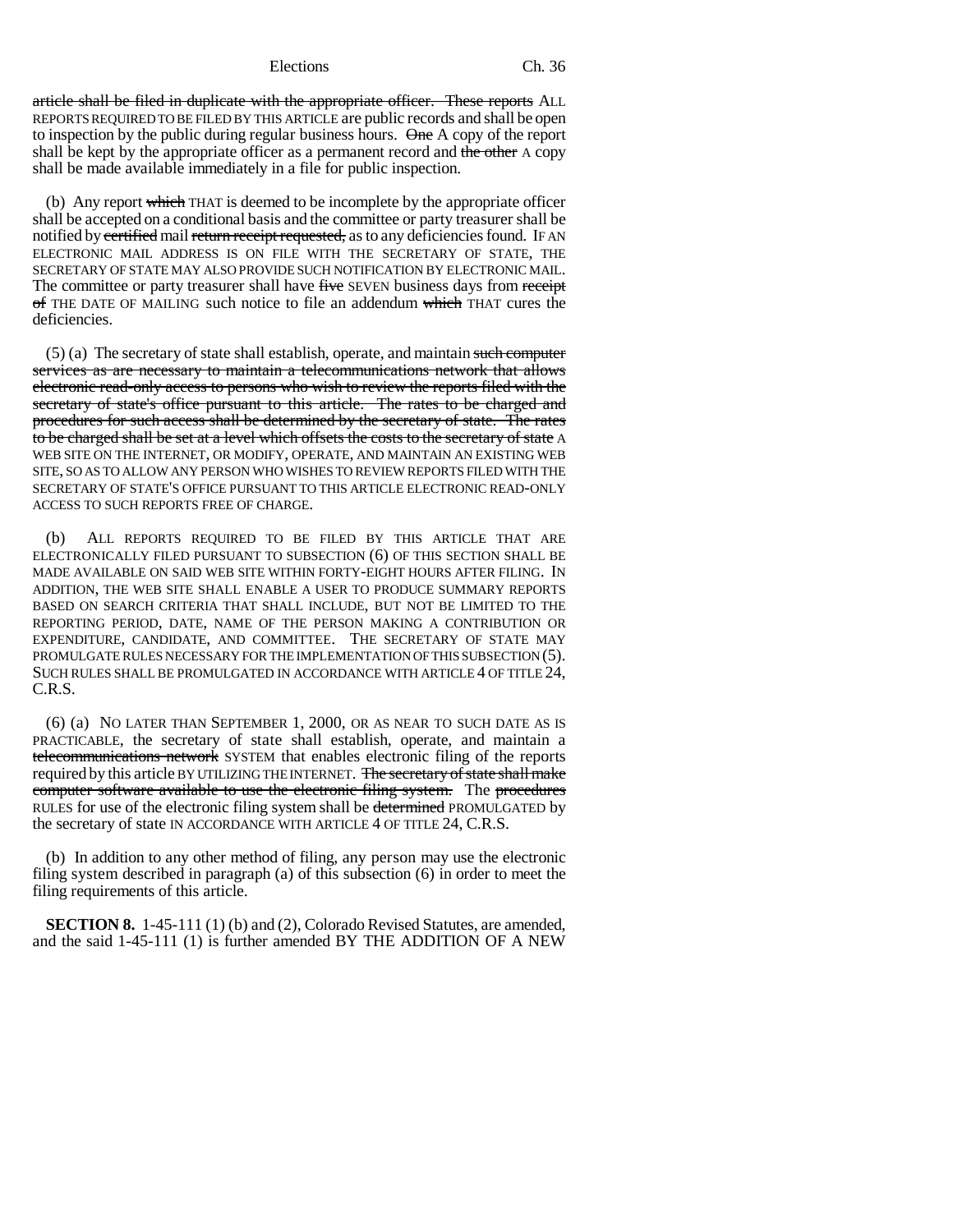# PARAGRAPH, to read:

**1-45-111. Duties of the secretary of state - enforcement.** (1) The secretary of state shall:

(a.5) PROMULGATE SUCH RULES, IN ACCORDANCE WITH ARTICLE 4 OF TITLE 24, C.R.S., AS MAY BE NECESSARY TO ADMINISTER AND ENFORCE ANY PROVISION OF THIS ARTICLE.

(b) Prepare forms for candidates to declare their voluntary acceptance of the campaign spending limits set forth in section 1-45-105(1) C.R.S. Such forms shall include an acknowledgment that the candidate has read the Fair Campaign Practices Act and understands its terms, requirements, and penalties; that the candidate voluntarily accepts the applicable spending limit; and that the candidate swears to abide by those spending limits. These forms shall be signed by the candidate under oath, notarized, filed with the secretary of state, and available to the public upon request.

(2) (a) Any person who believes that a violation of this article SECTION 1-45-105.3, 1-45-105.5, 1-45-106, 1-45-108, 1-45-114, 1-45-115, OR 1-45-117 has occurred may file a written complaint with the secretary of state no later than one hundred eighty days after the date of the alleged violation. The secretary of state shall hold a hearing on REFER the complaint before TO an administrative law judge. within fifteen days of the filing of the complaint. A decision of the administrative law judge shall be issued and made public within ten days of the hearing. THE PERSON FILING THE COMPLAINT SHALL BEAR THE BURDEN OF PROOF. If the administrative law judge determines that such violation has occurred, the secretary of state shall so notify the attorney general and appropriate district attorney who may institute appropriate legal action against the alleged offender SUCH DECISION SHALL INCLUDE ANY APPROPRIATE ORDER, SANCTION, OR RELIEF AUTHORIZED BY THIS ARTICLE. THE DECISION OF THE ADMINISTRATIVE LAW JUDGE SHALL BE FINAL AND SUBJECT TO REVIEW BY THE COURT OF APPEALS, PURSUANT TO SECTION 24-4-106 (11), C.R.S. THE DECISION MAY BE ENFORCED BY THE SECRETARY OF STATE OR BY THE PERSON FILING THE COMPLAINT.

(b) If, within ninety days after a complaint is filed with the secretary of state, no civil action for relief has been instituted by the attorney general, the complainant shall have a private right of action based on an alleged violation of this article and may institute a civil action in district court for any appropriate remedy. Any such action shall be filed within one year of the date the final report is filed with the appropriate officer. The prevailing party in any such private action shall be entitled to reasonable attorney fees and costs.

(c) The attorney general shall investigate complaints made against any candidate for the office of secretary of state using the same procedures set forth in paragraph (a) of this subsection (2). Complainant shall have the same private right of action as set forth in paragraph (b) of this subsection.

**SECTION 9.** 1-45-113 (1), (2), (3), and (4), Colorado Revised Statutes, are amended to read: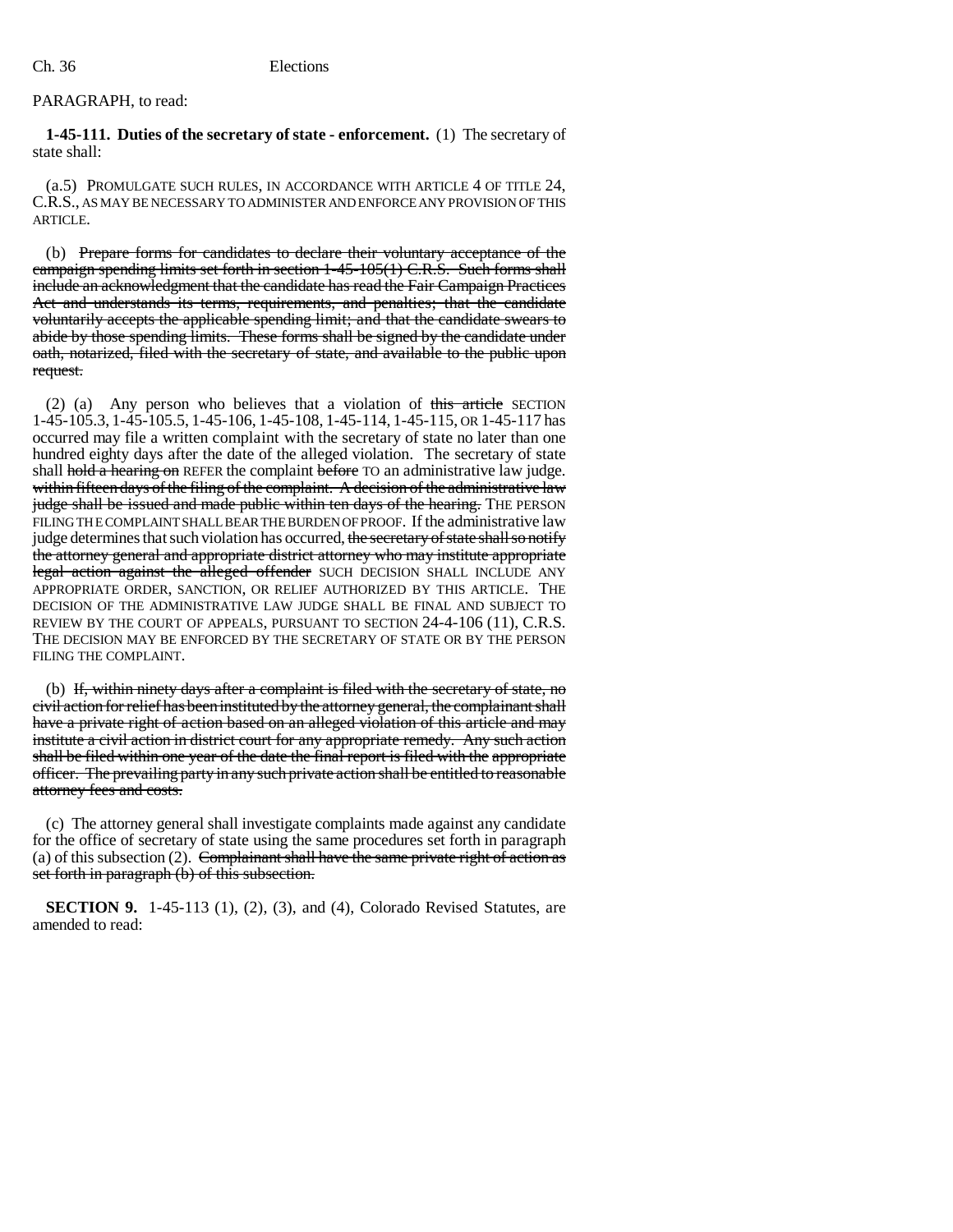**1-45-113. Sanctions.** (1) It shall be a class two misdemeanor for any person to willfully and intentionally violate sections  $1-45-104$ ,  $1-45-105$ ,  $1-45-106$ , or 1-45-107, C.R.S. SECTION 1-45-105.3, 1-45-105.5, 1-45-106, 1-45-108, 1-45-114, 1-45-115, OR 1-45-117. It shall also be a class two misdemeanor for any person to willfully and intentionally fail to disclose any contribution or expenditure on any report filed pursuant to this article.

(2) In addition to any other sanction imposed THE CRIMINAL PENALTY PROVIDED FOR IN SUBSECTION (1) OF THIS SECTION, any person who INTENTIONALLY violates any provision of this article relating to contribution limits shall be liable to the State of Colorado for SUBJECT TO A CIVIL PENALTY OF double the amount contributed or received in violation of the applicable provision of this article. Candidates shall be personally liable for fines imposed against the candidate's committee.

(3) Notwithstanding any other statutory provision to the contrary, any candidate convicted of violating any provision of this article shall not be qualified for any primary or general election ballot as a state or local candidate for a period of four years following the date of conviction.

(4) The appropriate officer, after proper notification by certified mail, return receipt requested, shall impose a penalty of ten dollars per day for each day that a statement or other information required to be filed by this article PURSUANT TO SECTION 1-45-107, 1-45-108, 1-45-109, OR 1-45-110 is not filed by the close of business on the day due. IF AN ELECTRONIC MAIL ADDRESS IS ON FILE WITH THE SECRETARY OF STATE, THE SECRETARY OF STATE MAY ALSO PROVIDE SUCH NOTIFICATION BY ELECTRONIC MAIL. Revenues collected from fees and penalties assessed by the secretary of state pursuant to this article shall be deposited in the department of state cash fund created in section 24-21-104 (3), C.R.S.

**SECTION 10.** 1-45-114, Colorado Revised Statutes, is amended to read:

**1-45-114. Expenditures - political advertising - rates and charges.** (1) No candidate shall pay to any radio or television station, newspaper, periodical, or other supplier of materials or services a higher charge than that normally required for local commercial customers for comparable use of space, materials, or services. Any such rate shall not be rebated, directly or indirectly.

(2) ANY RADIO OR TELEVISION STATION, NEWSPAPER, OR PERIODICAL THAT CHARGES A CANDIDATE COMMITTEE A LOWER RATE FOR USE OF SPACE, MATERIALS, OR SERVICES THAN THE RATE SUCH STATION, NEWSPAPER, PERIODICAL, OR SUPPLIER CHARGES ANOTHER CANDIDATE COMMITTEE FOR THE SAME PUBLIC OFFICE FOR COMPARABLE USE OF SPACE, MATERIALS, OR SERVICES SHALL REPORT THE DIFFERENCE IN SUCH RATE AS A CONTRIBUTION IN KIND TO THE CANDIDATE COMMITTEE THAT IS CHARGED SUCH LOWER RATE PURSUANT TO SECTION 1-45-108.

(3) Nothing in this article shall be construed to prevent an adjustment in rates related to frequency, volume, production costs, and agency fees if such adjustments are offered consistently to other advertisers.

**SECTION 11.** 24-6-301 (1.9) (a) (IV), Colorado Revised Statutes, is amended to read: